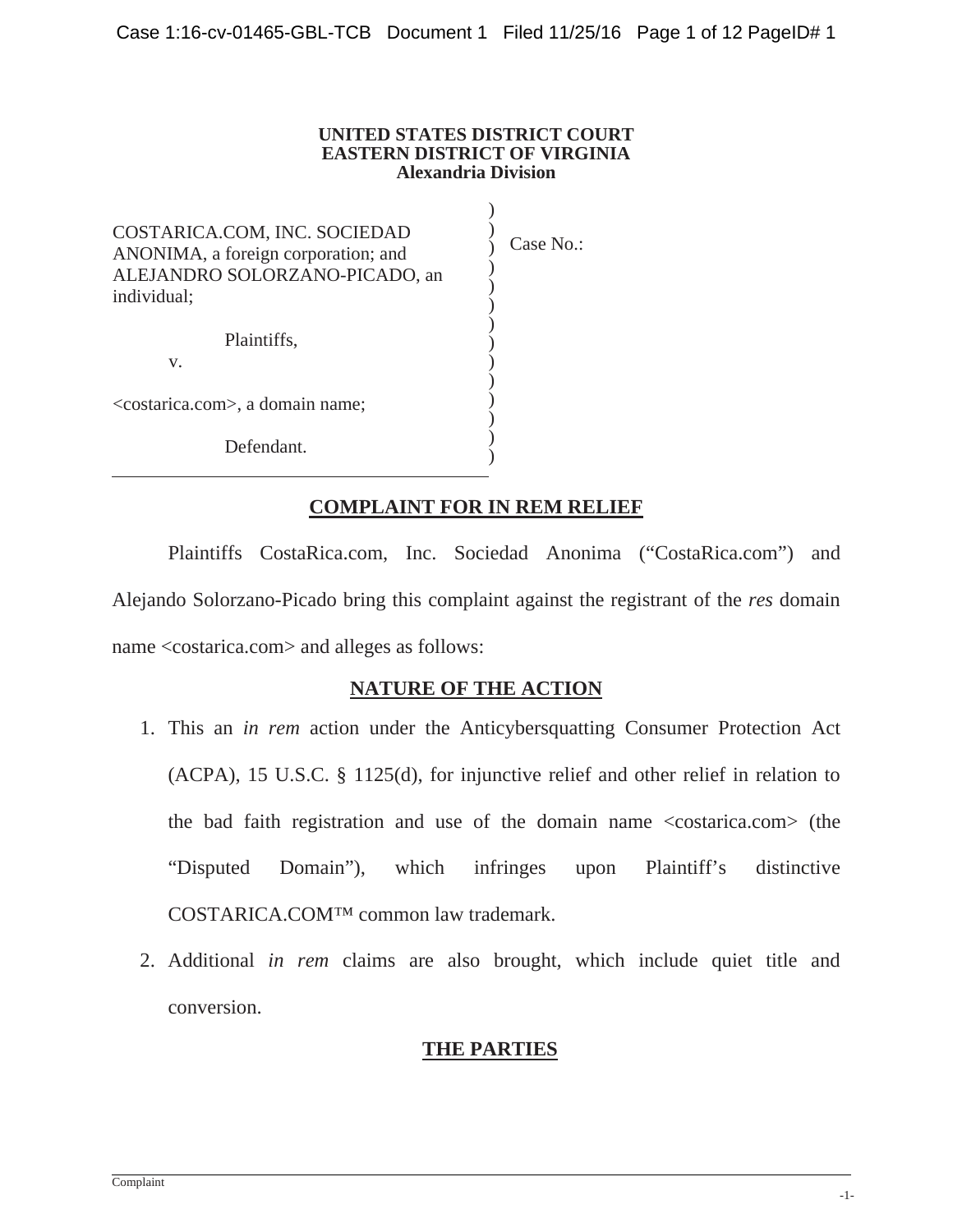- 3. Plaintiff CostaRica.com is a foreign entity organized under the laws of Costa Rica and doing business within the United States. A certification of the Costa Rican government affirming CostaRica.com to be duly incorporated and in good-standing is attached hereto as **Exhibit A**.
- 4. Co-Plaintiff Alejandro Solorzano-Picado is an officer of CostaRica.com, residing in Costa Rica.
- 5. *Res*-Defendant <costarica.com> is an Internet domain name which, according to records in the WHOIS database of domain name registrations, is currently registered by Amal Zakero ("Registrant"), in Egypt, as evidenced by **Exhibit B** attached hereto.
- 6. On information and belief, the registrar for the Disputed Domain is Name.com, with its principal place of business in Denver, Colorado.
- 7. On information and belief, the registry for the .com gTLD <costarica.com> is VeriSign, Inc. D/B/A Public Interest Registry, with its principal place of business in Alexandria, Virginia.

## **JURISDICTION AND VENUE**

- 8. This action arises, *inter alia,* under Section 2201 of the Judicial Code, 28 U.S.C. § 2201, and Sections 32 and 43 of the Lanham Act, 15 U.S.C. §§ 1114 and 1125.
- 9. This Court has subject matter jurisdiction over this action pursuant to Section 39(a) of the Lanham Act, 15 U.S.C. § 1121(a), and Sections 1131 (federal question jurisdiction) and 1338(a) (trademark infringement) of the Judicial Code, 28 U.S.C. § 1331 and 1338(a).
- 10.Venue is proper in this District pursuant to 28 U.S.C. § 1139(b)(2) and 15 U.S.C. §1125(d)(2)(C) because the cause of action arises in this District and the *res* (i.e. the Disputed Domain) that is subject to this action, is maintained by a registry, Public Interest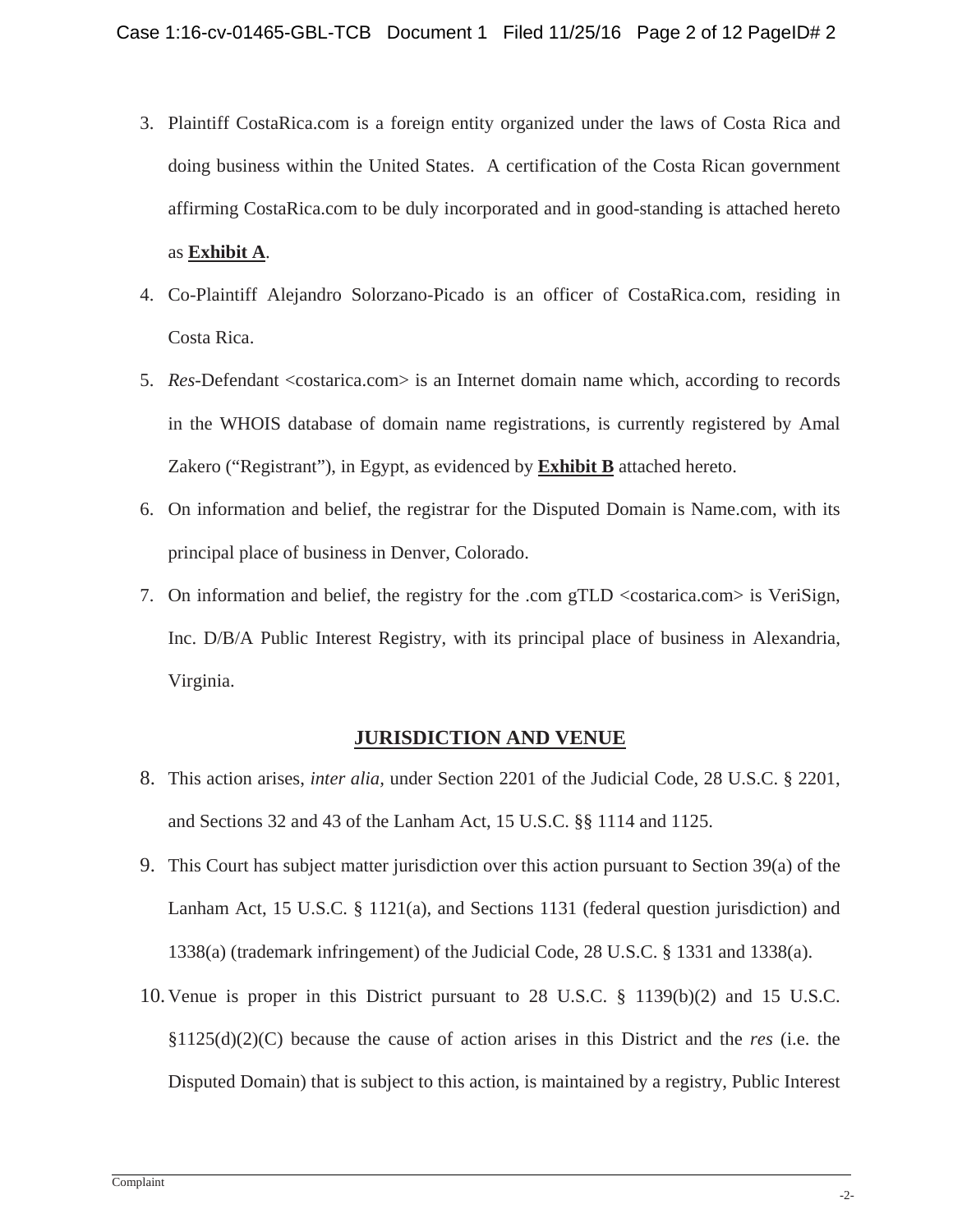Registry, within the boundaries of this District, and which has its *situs* within this District.

- 11.This Court has *in rem* jurisdiction over the Disputed Domain pursuant to 15 U.S.C. § 1125(d)(2), 28 U.S.C. § 1655 and interpretive case law. Plaintiff is informed and believes, and therefore alleges, that this Court lacks *in personam* jurisdiction over the Registrant of the Disputed Domain, who would have been the defendant in a civil action pursuant to 15 U.S.C. § 1125(d)(l). On information and belief, Registrant is an individual who resides in the country of the Egypt and does not have the requisite contacts for this Court to establish *in personam* jurisdiction over the Registrant.
- 12.The Disputed Domain was stolen from Plaintiffs and registered to Registrant, in violation of Plaintiffs' rights at common law, statute, and in its COSTARICA.COM™ and COSTA RICA™ trademarks (the "Marks"), which are protected under 15 U.S.C. §§ 1125(a).

## **FACTUAL BACKGROUND**

- 13. Plaintiffs have been the owners of the Disputed Domain <costarica.com> since it was originally created in 1995, when the Internet was in its infancy, as manifest by the WhoIs history report attached hereto as **Exhibit C** which chronicles the history of the ownership of the Disputed Domain.
- 14. Since registering the Disputed Domain, Plaintiffs have continuously resolved the Disputed Domain to a website providing information about travel and tourist destinations in Costa Rica via a global communication network using the mark COSTARICA.COM™ (and COSTA RICA), current screenshots of which are attached hereto as **Annex D**.
- 15. Over the course of two decades, through Plaintiffs' continued use and promotion, the Marks have become distinctive throughout the United States and the world in connection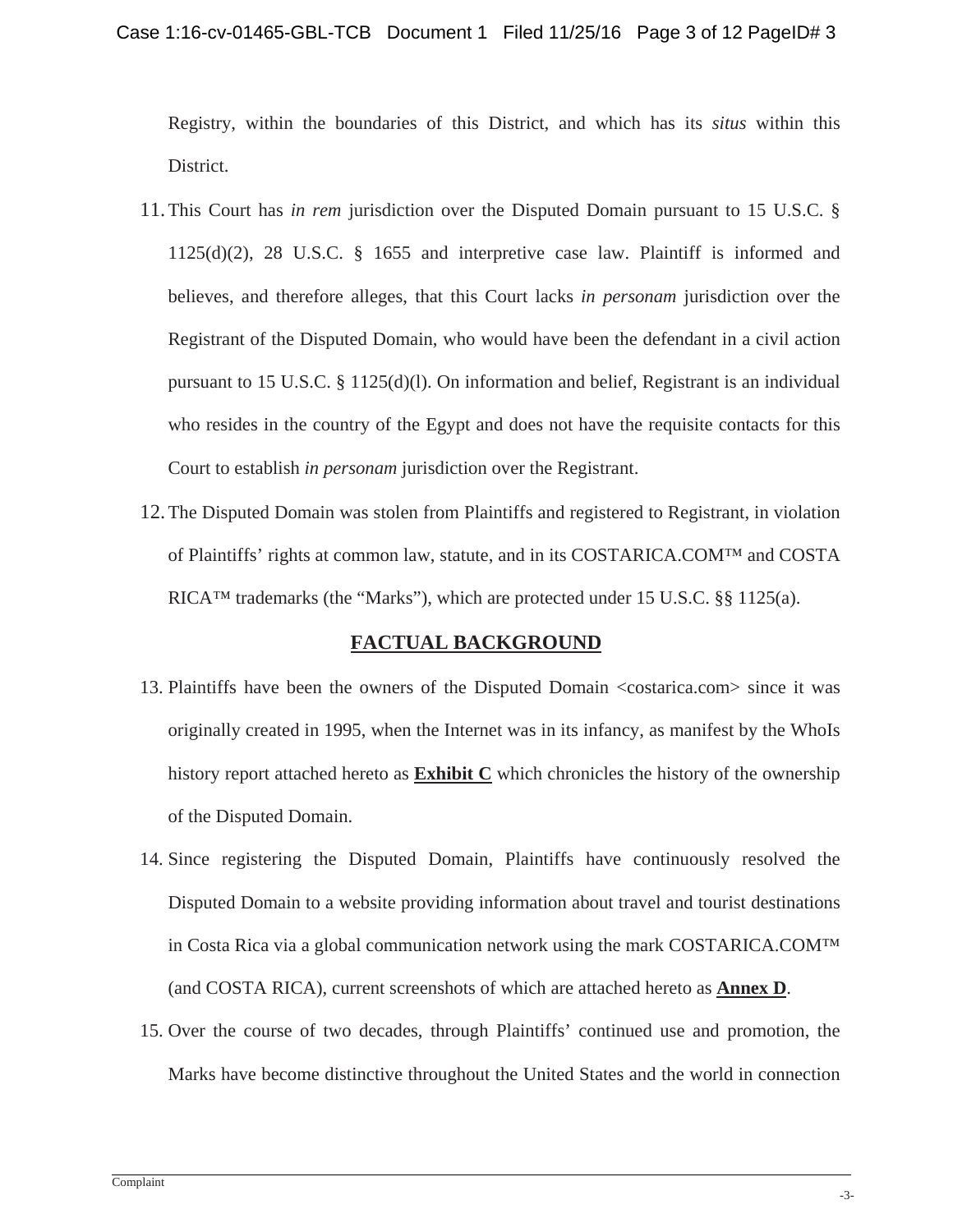with Plaintiffs' services. Internet users and tourists have come to distinguish and recognize the legitimacy of Plaintiffs' services as a result of this use and promotion; and, as so, Plaintiffs' mark is entitled to common law trademark rights.

- 16. Plaintiffs registered the Disputed Domain for use a trademark in connection with travel and tourist-related services. In 1995, Plaintiffs' began using the Disputed Domain and the COSTA RICA™ and COSTARICA.COM™ trademarks, to market travel-related services. Archived screenshots from Internet Archive evidence the continuous uninterrupted use by the Complainant of the Disputed Domain for more than twenty years. These screenshots show the Complainant's use of the common law Marks throughout the life of the Disputed Domain. Attached as **Exhibit E** hereto are screenshots of the website to which Plaintiffs resolved the Disputed Domain in 1995. Attached as **Exhibit F** hereto are screenshots of the website to which Plaintiffs resolved the Disputed Domain in 1997. Attached as **Exhibit G** hereto are screenshots of the website to which Plaintiffs resolved the Disputed Domain in 2008. Attached as **Exhibit H** hereto are screenshots of the website to which Plaintiffs resolved the Disputed Domain in 2010. Attached as **Exhibit I** hereto are screenshots of the website to which Plaintiffs resolved the Disputed Domain in 2012.
- 17. All of these screenshots bear witness to the notoriety and secondary meaning Plaintiffs have developed in the Marks since the Internet was created.
- 18. Plaintiffs have spent tens of thousands dollars on graphic design, programming, and marketing, including banner advertising, search engine optimization, and other performance improvement.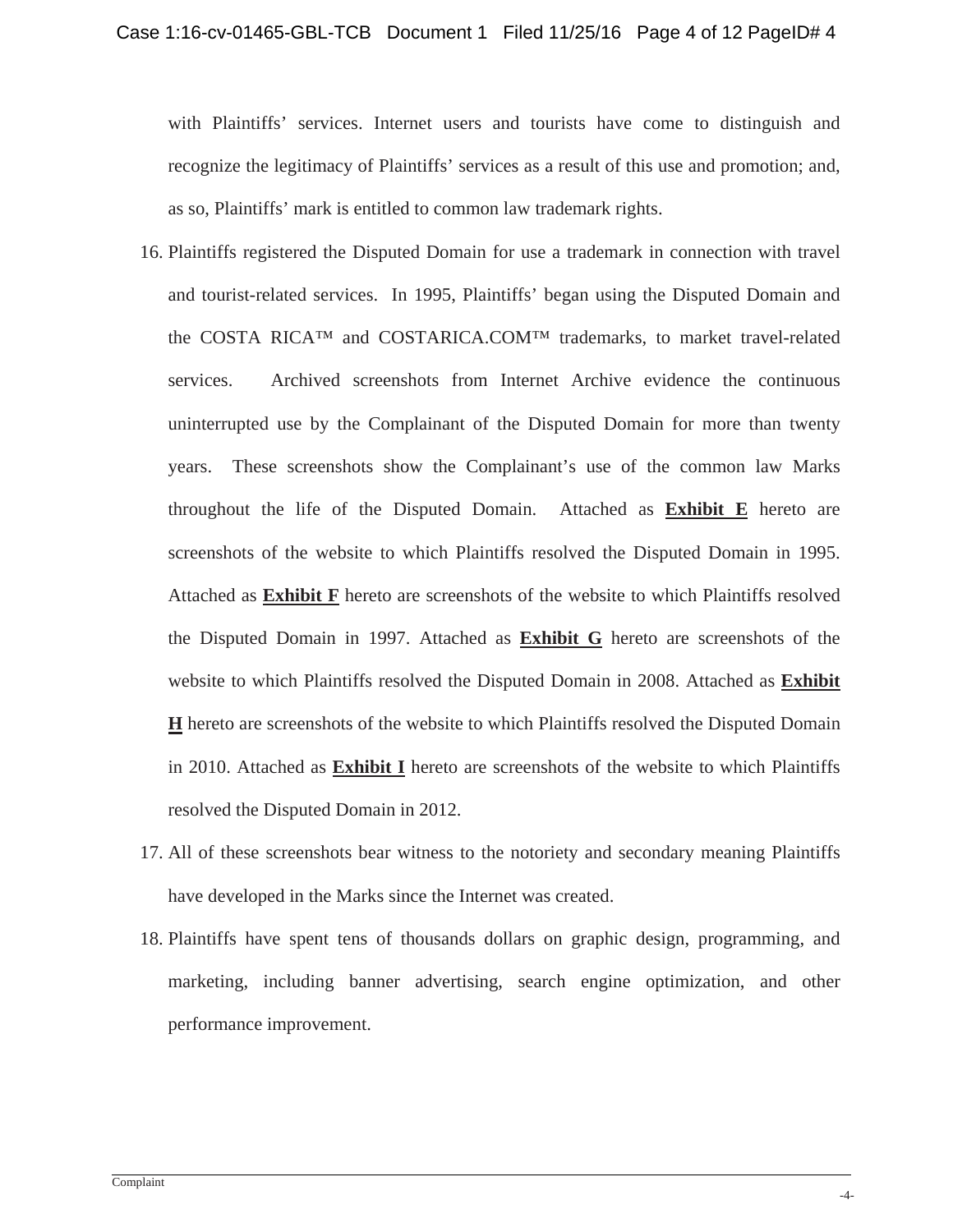- 19. Plaintiffs' website became very popular among Internet users and tourists to Costa Rica. These users have come to associate the Plaintiffs with the Marks.
- 20. In 2015 or early 2016, a hacker using a stolen username and password successfully "hacked" the MelbourneIT registration account of the Plaintiffs and transferred the Disputed Domain to its current registrar at Name.com.
- 21. Upon information and belief, this hacker accessed Plaintiffs' registration account, changed the administrative settings to forward Plaintiffs' emails and mail to addresses not controlled by the Plaintiffs, and initiated a transfer of the Disputed Domain. This hacker apparently changed the mailing address to an address in Menlo Park in California where he could receive mail then subsequently put a privacy service on the registration of the Disputed Domain to hide the fact the hacker had converted it.
- 22. Notably, the hacker did not redirect the nameservers. As a result, Plaintiffs' website stayed active after the theft. Because Plaintiffs' website was still active, Plaintiffs did not realize until mid-2016 that the Disputed Domain had been fraudulently transferred and converted. Plaintiffs surmise the hacker intended to wait until the expiration of the statute of limitations for conversion and other applicable claims to change the nameservers.
- 23. Upon learning of the theft, Plaintiffs promptly contacted Name.com to report the fraudulent transfer. Name.com informed Plaintiffs that it could do nothing and recommended that the Plaintiffs seek redress from a legal authority on the matter.
- 24. Plaintiffs has been unable to reverse the transfer. The Registrar refuses to help the Plaintiff. Plaintiffs now stands to lose overnight all control of the Disputed Domain along with the Plaintiffs only source of income and entire investment in the Disputed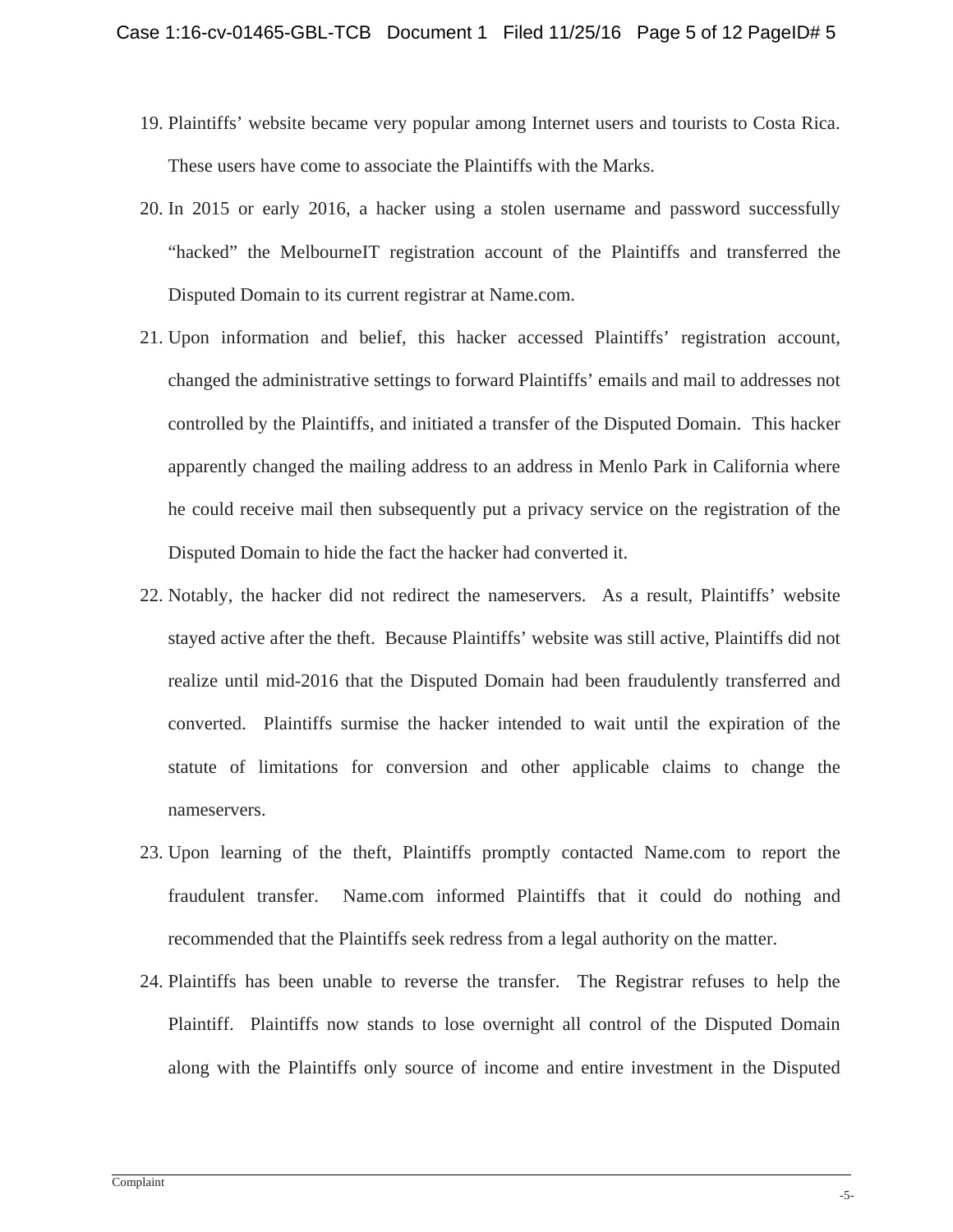Domain and website, which is worth hundreds of thousands of dollars (or even millions) at a minimum.

#### *Registrant's Bad Faith Registration and Use of the Disputed Domain*

- 25. The Disputed Domain incorporates the entirety of Plaintiffs' Mark. Confusingly similarity is self evident.
- 26. Upon information and belief, the Disputed Domain was registered only for the purpose of obtaining Internet traffic from visitors who intended to visit Plaintiffs by searching for Plaintiffs' Marks in search engines and/or for the purpose of selling the Disputed Domain after expiration of a predetermined period of time.
- 27. The registration of the Disputed Domain mark is without authorization from Plaintiffs and consequently in bad faith.
- 28. Upon information and belief, the Disputed Domain does not and cannot reflect the legal name of the Registrant. Upon information and belief, the Registrant of the Disputed Domain has not engaged in bona fide noncommercial use or fair use of the <costarica.com> domain name.
- 29. Upon information and belief, the Registrant of the <costarica.com> domain name was aware of Plaintiffs' Marks prior to its acquisition of the Disputed Domain, and it was this awareness which motivated the hacker/Registrant to convert the Disputed Domain.
- 30. Upon information and belief, Registrant registered the Disputed Domain with the intent to divert Internet visitors away from Plaintiffs, for commercial gain.

### *Registrant's Knowledge of Plaintiff Is Evidence of Bad Faith*

31. The Registrant of the Disputed Domain acquired it in 2015 or 2016. Upon information and belief, Registrant was aware of the Plaintiffs' Marks and the significant reputation of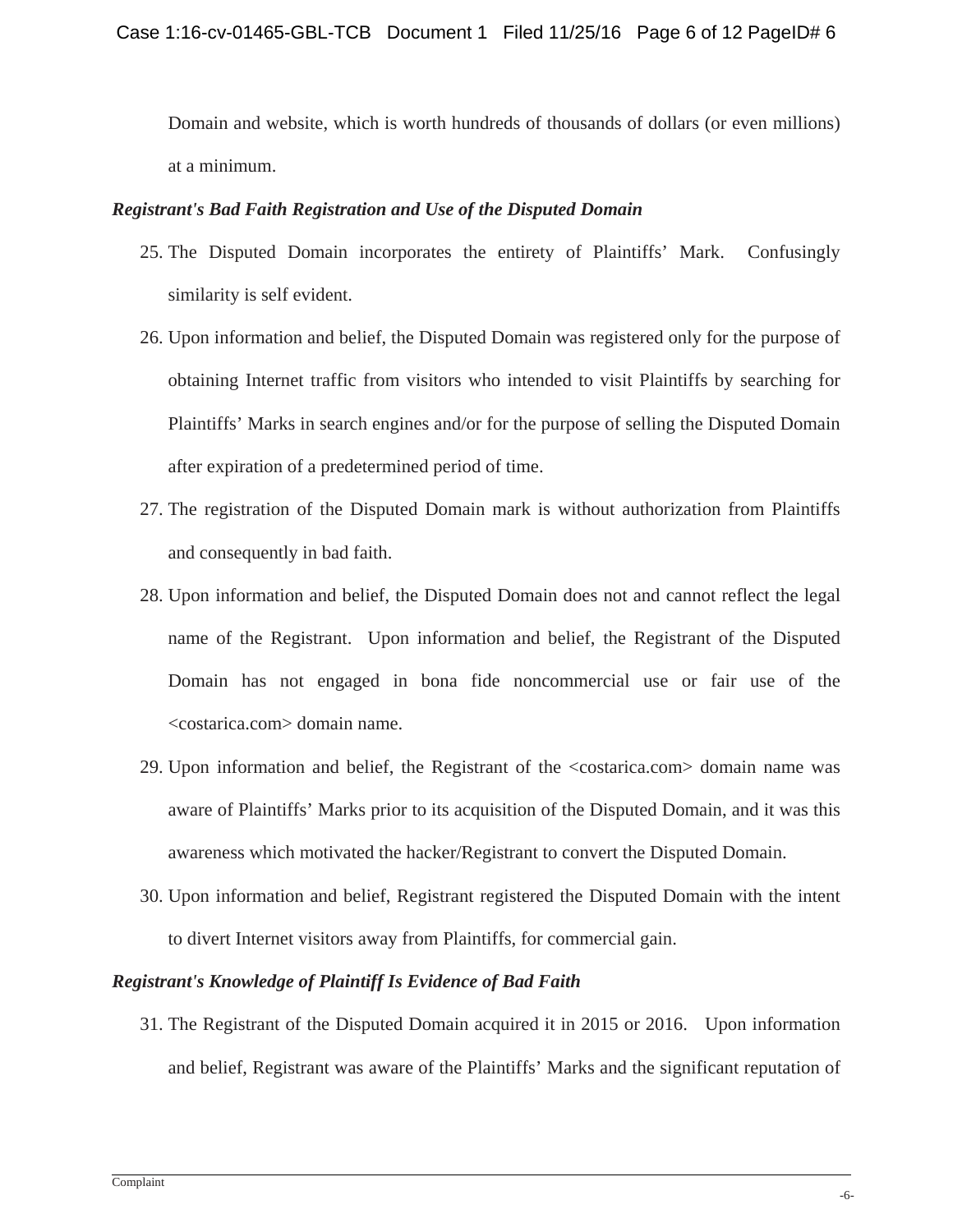Plaintiffs prior to the registration of the Disputed Domain. This is, in fact, the very reason Registrant acquired the Disputed Domain.

- 32. Registrant's knowledge of Plaintiffs' Marks, and its use of the Marks, is evidence of Registrant's bad faith in selecting, acquiring, registering, and using the Disputed Domain.
- 33. Registrant's actions are likely to cause confusion, mistake, or deception as to the affiliation, connection, or association of Registrant with Plaintiffs, or as to the origins, sponsorship, or approval of Registrant's Disputed Domain by Plaintiffs, thereby causing loss, damage, and injury to Plaintiffs. The extent of potential confusion among Internet visitors between Registrant's Disputed Domain and Plaintiffs' Marks is substantial.
- 34. Registrant's use of the Disputed Domain does, and will likely continue to, falsely suggest a relationship between Registrant's Disputed Domain and Plaintiffs' services. Such use is likely to cause a significant increase in the level of Registrant's web traffic due to Internet visitors' mistaken belief that Plaintiff is the source or sponsor of Registrant's Disputed Domain.
- 35. Registrant's use of the Disputed Domain is therefore likely to result in Registrant's trading off and benefiting from the goodwill associated with Plaintiffs, resulting in illgotten gains by Registrant.

## **FIRST CLAIM FOR RELIEF Anticybersquatting Consumer Protection Act (ACPA)**

- 36. Plaintiffs incorporate herein by reference each and every allegation in the preceding paragraphs of this complaint.
- 37. Plaintiffs are the owner of the distinctive and famous Marks COSTARICA.COM™ and COSTA RICA™.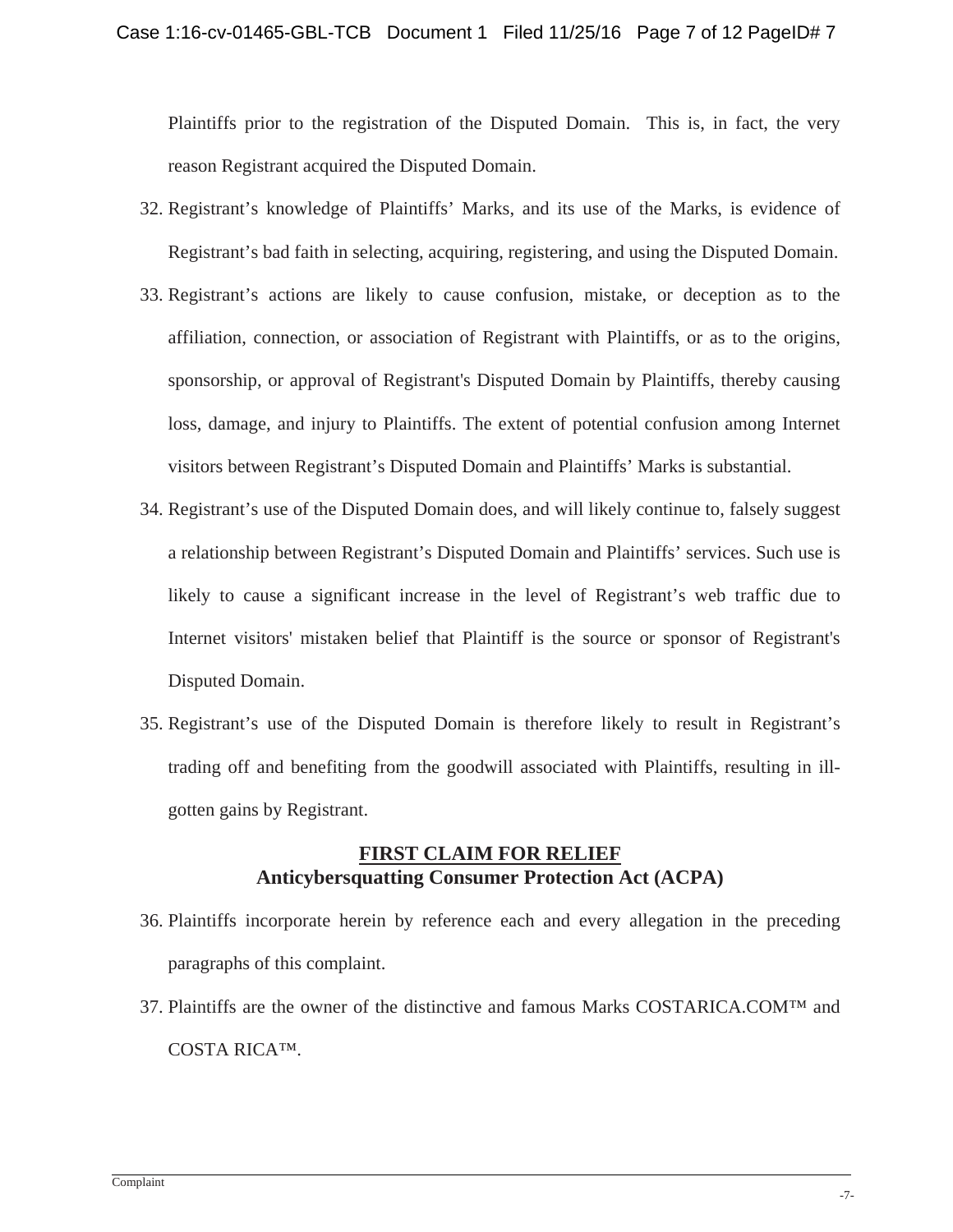- 38. The Marks are distinctive of Plaintiffs' services, for which it continuously has been used and registered, and were distinctive since at least as early as 1995 when the Disputed Domain was registered.
- 39. Registrant has no rights in Plaintiffs' Marks nor the Disputed Domain.
- 40. Registrant's Disputed Domain is confusingly similar to Plaintiffs' Marks.
- 41. Registrant has registered, trafficked in, used, and is using the Disputed Domain with the bad faith intent to profit from Plaintiffs' mark.
- 42. Registrant's actions constitute a violation of Lanham Act § 43(d), 15 U.S.C. § 1125(d).
- 43. Plaintiffs have been, are now, and will continue to be, irreparably harmed by Registrant's aforementioned acts, and, unless enjoined by the Court. Registrant's unauthorized use of the Disputed Domain will continue, and there is no adequate remedy at law for the harm caused by Registrant's acts.
- 44. Upon information and belief, this Court lacks *in personam* jurisdiction over the Registrant, who would otherwise be the defendant in an action under 15 U.S.C. § 1125(d).
- 45. Because Plaintiffs own the exclusive rights to the Marks, and Registrant has no rights to them whatsoever, it is appropriate for this Court to declare that Plaintiffs are the rightful owner of the Disputed Domain and order the prompt transfer of the Disputed Domain to Plaintiffs.

### **SECOND CLAIM FOR RELIEF Quiet Title**

- 46. Plaintiffs incorporate herein by reference each and every allegation in the preceding paragraphs of this complaint.
- 47. Plaintiffs have valid legal and equitable title to the Disputed Domain.
- 48. Plaintiffs' title to the Disputed Domain is superior to any claim of title by Registrant.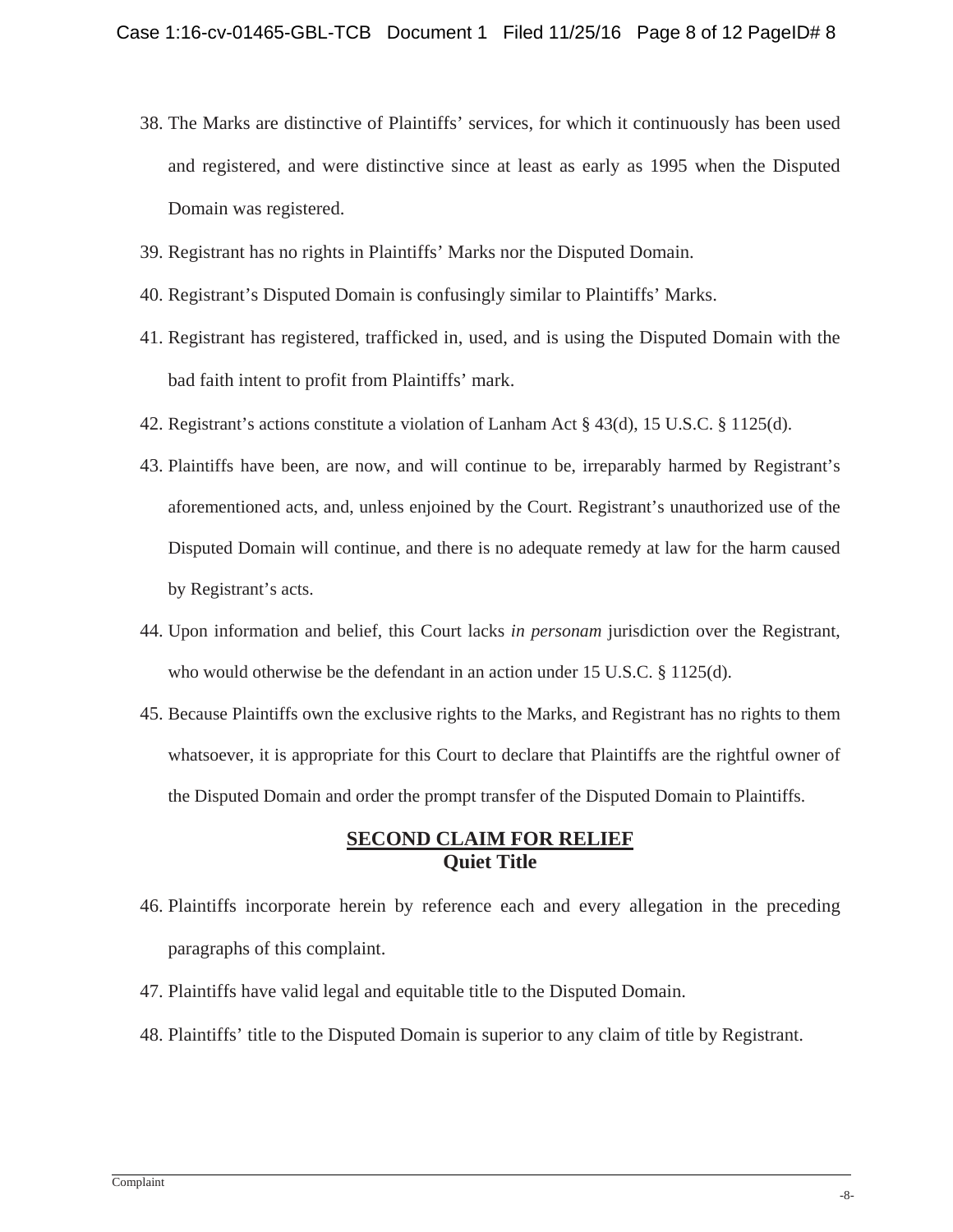- 49. Through their control of the Disputed Domain, Registrant has asserted a claim that constitutes a cloud on Plaintiffs' title.
- 50. Plaintiffs' good title to the Disputed Domain should not be subjected to various future claims against their title.

## **THIRD CLAIM FOR RELIEF Conversion**

- 51. Plaintiffs incorporate herein by reference each and every allegation in the preceding paragraphs of this complaint.
- 52. Plaintiffs have property rights in and are the owner of the Disputed Domain.
- 53. Registrant has taken control of the Disputed Domain and is wrongfully exercising control and authority over the Disputed Domain.
- 54. The control and authority exercised by Registrant deprives Plaintiffs of control and the income and business generated from the Disputed Domain.
- 55. Registrant is wrongfully exerting domino over Plaintiffs' property in denial of Plaintiffs' rights.

### **PRAYER FOR RELIEF**

WHEREFORE, Plaintiff prays that this Court:

- (a) declare, adjudge, and decree that Plaintiff is the sole legal and equitable owner of the Disputed Domain;
- (b) direct that the Disputed Domain be transferred and registered to Plaintiff; and
- (c) award such other and further relief that this Court may deem just and equitable.

DATED this the  $23<sup>rd</sup>$  day of November, 2016.

Lui De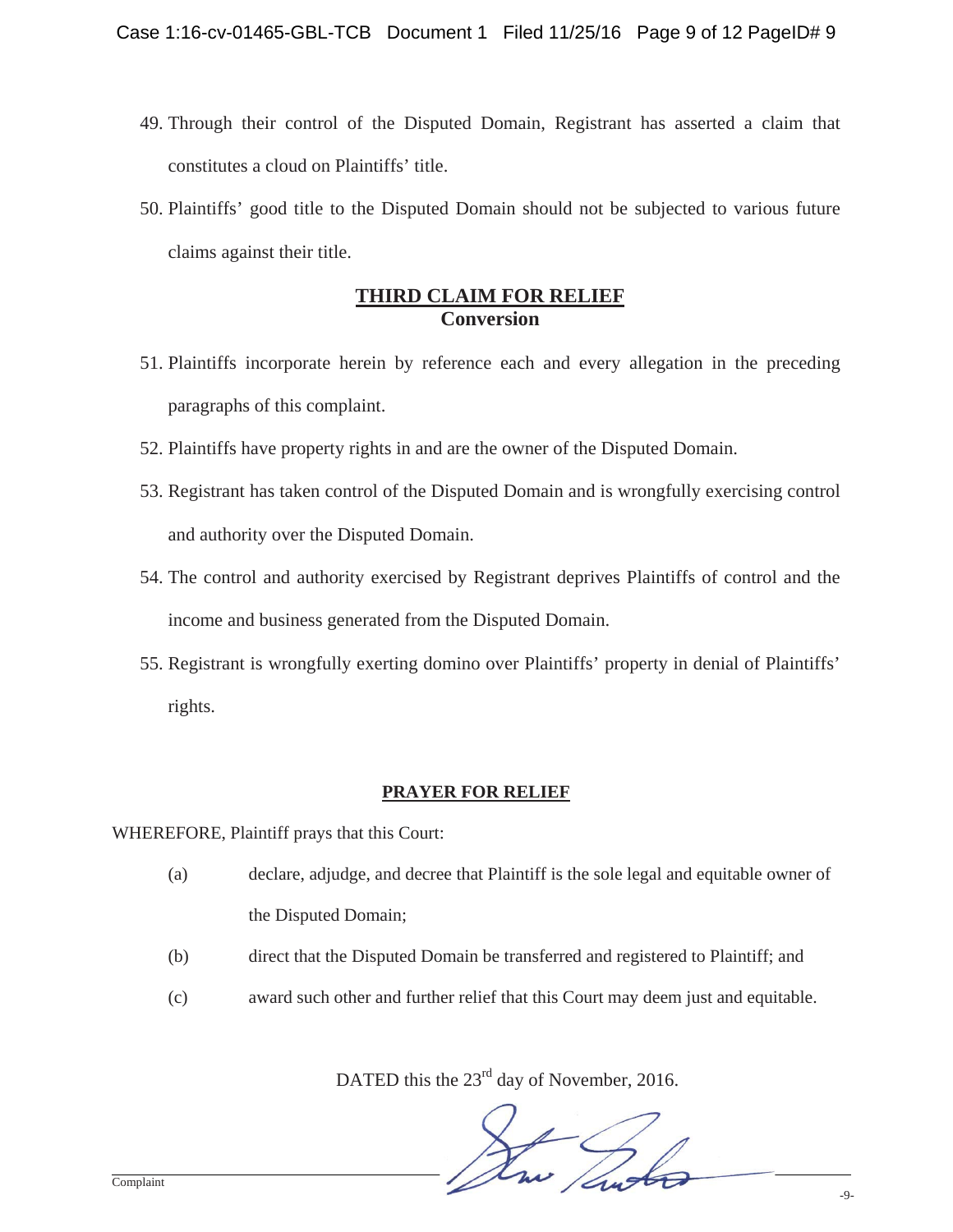Case 1:16-cv-01465-GBL-TCB Document 1 Filed 11/25/16 Page 10 of 12 PageID# 10

 $\sqrt{s}$ /

Steven Rinehart (VSB No. 81,738) *Counsel for Plaintiffs*  110 S. Regent Street, Suite 200 Salt Lake City, UT 84111 Telephone: (801) 456-9728 Fax: (801) 665-1292 Mobile: (801) 347-5173 Email: steve@utahpatentattorneys.com

\_\_\_\_\_\_\_\_\_\_\_\_\_\_\_\_\_\_\_\_\_\_\_\_\_\_\_\_\_\_\_\_\_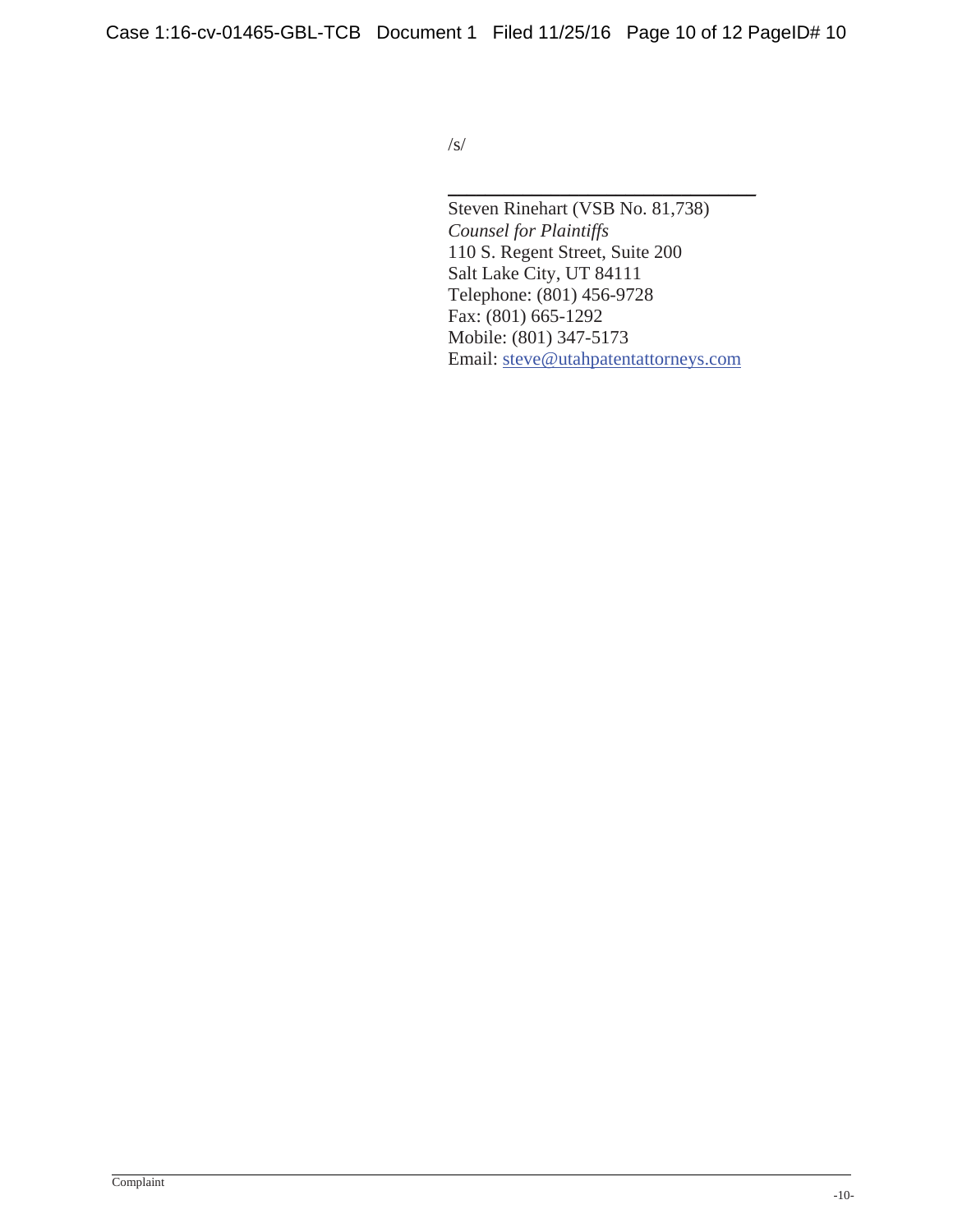#### **UNITED STATES DISTRICT COURT EASTERN DISTRICT OF VIRGINIA Alexandria Division**

) ) ) ) ) ) ) ) ) ) ) ) ) )

COSTARICA.COM, INC. SOCIEDAD ANONIMA, a foreign corporation; and ALEJANDRO SOLORZANO-PICADO, an individual;

Case No.:

Plaintiffs,

v.

<costarica.com>, a domain name;

Defendant.

#### **VERIFICATION AND DECLARATION OF ALEJANDRO SOLORZANO-PICADO IN SUPPORT OF COMPLAINT**

I, Alejandro Solorzano-Picado, having personal knowledge of the matters set forth herein and being competent to testify about them if called to do so at trial, state as follows:

- 1. I declare that I am an officer of CostaRica.com, Inc. Sociedad Anonima ("CostaRica.com") and a co-Plaintiff in this matter.
- 2. I have read the foregoing VERIFIED COMPLAINT and know the contents therof.
- 3. The allegations are true and correct and are based upon my own personal knowledge and existing corporate documents, except for those matters stated upon information and belief. As to matters stated upon information and belief, I believe them to be true.
- 4. On November 23, 2016 at approximately 4:00 pm in Eastern Standard Time (EST), I personally observed the WHOIS records for the domain name <costarica.com> (the "Disputed Domain") attached to the Complaint, as well as personally observing screenshots of the website to which the Disputed Domain resolved formerly at <internetarchive.org> which archives screenshots of domain names for public access.